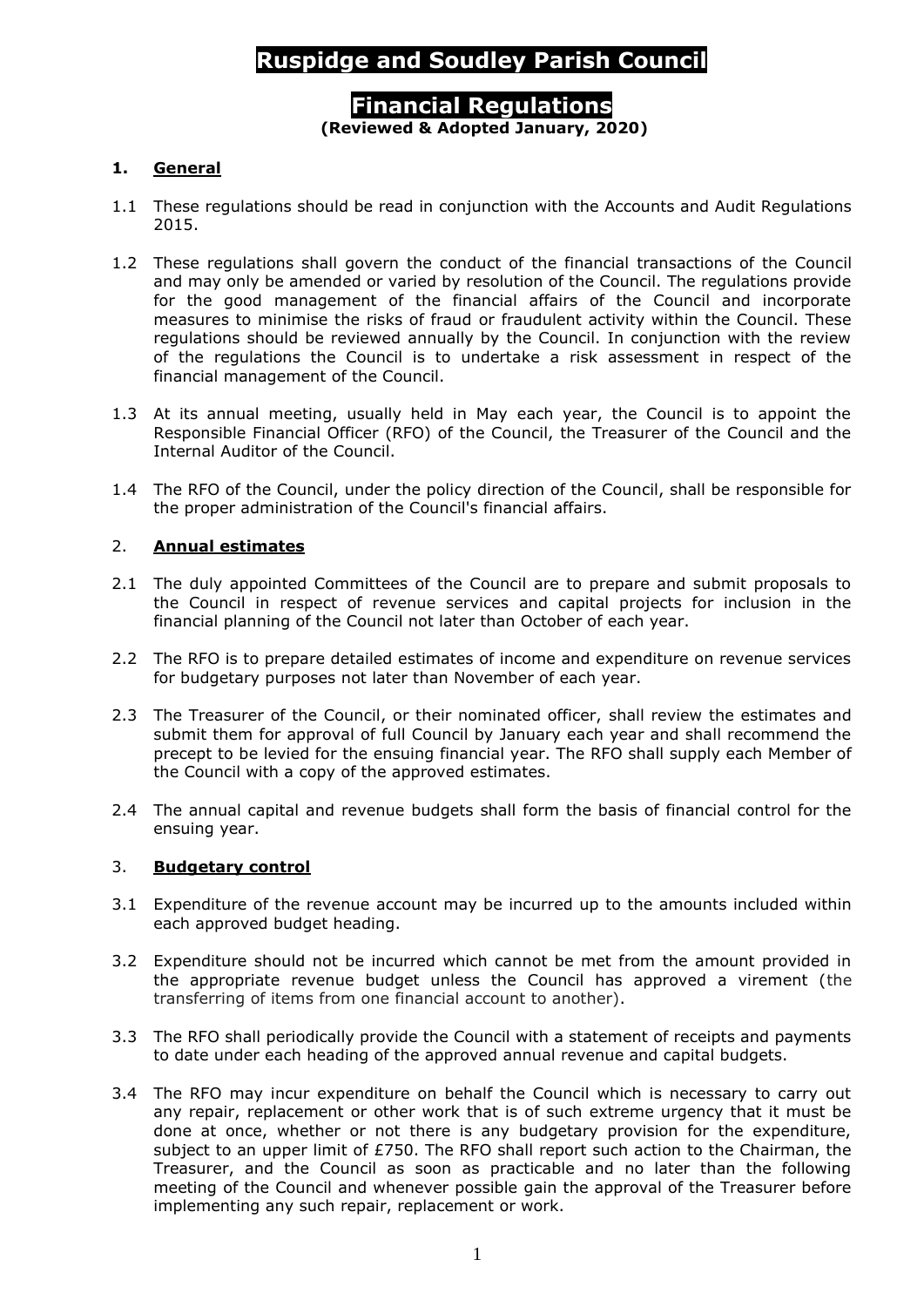- 3.5 The Chairman is allocated up to  $£100$  to be used at his discretion, for activities undertaken in the role of chairman such as attendance at civic events and gifts.
- 3.6 Unspent provisions within the revenue budget shall not be carried forward to a subsequent year but are to be incorporated into the reserves of the Council, unless this provision is towards a planned capital project of the Council.
- 3.7 No expenditure shall be incurred in relation to any capital project and no contract entered into, or tender accepted involving expenditure on the capital unless the Council is satisfied that it is contained within the rolling capital programme and that the necessary capital funds are available, or the requisite borrowing approval has been obtained.
- 3.8 All capital works shall be administered in accordance with the Council's Standing Orders and financial regulations relating to contracts.

## 4. **Accounting and Auditing**

- 4.1 All accounting procedures and financial records of the Council shall be determined by the RFO as required by the Accounts and Audit Regulations 2015.
- 4.2 The RFO shall be responsible for completing the annual accounts of the Council as soon as practicable after the end of the financial year and shall submit them to and report thereon to the Council.
- 4.3 The RFO shall be responsible for maintaining an adequate and effective system of internal audit of the Council's accounting, financial and other operations in accordance with Regulation 5 of the Accounts and Audit Regulations 2015.

## 5. **Banking arrangements and Cheques**

- 5.1 The Council's banking arrangements shall be made by the RFO and approved by the Council.
- 5.2 A schedule of payments, together with details of any income received, shall be prepared by the RFO, together with the relevant invoices, and presented to the Council at its routine meetings after scrutiny by the Treasurer. If the schedule is in order it shall be authorised by resolution of the Council.
- 5.3 Cheques drawn on the Council's bank account in accordance with the schedule referred to in paragraph 5.2 shall be signed by no fewer than two members of the Council. The cheque stub is to be initialled by those members signing the relevant cheque. Other than in extraordinary circumstances the Treasurer should not normally be a signatory to the Council's account.

#### 6. **Payment of accounts**

- 6.1 Other than petty cash payments all payments shall be effected by electronic transfer, unless requested otherwise by payee, and shall be drawn on the Council's bankers.
- 6.2 All invoices for payment shall be examined, verified, and certified by the RFO. Before certifying an invoice the RFO shall satisfy him/herself that the work, goods or services to which the invoice relates have been received, carried out, examined and approved.
- 6.3 The RFO shall code all invoices to the appropriate expenditure head and shall take all possible steps to settle all invoices received and which are in order within 30 days of receipt. All duly certified invoices are to be entered on the schedule referred to in paragraph 5.2.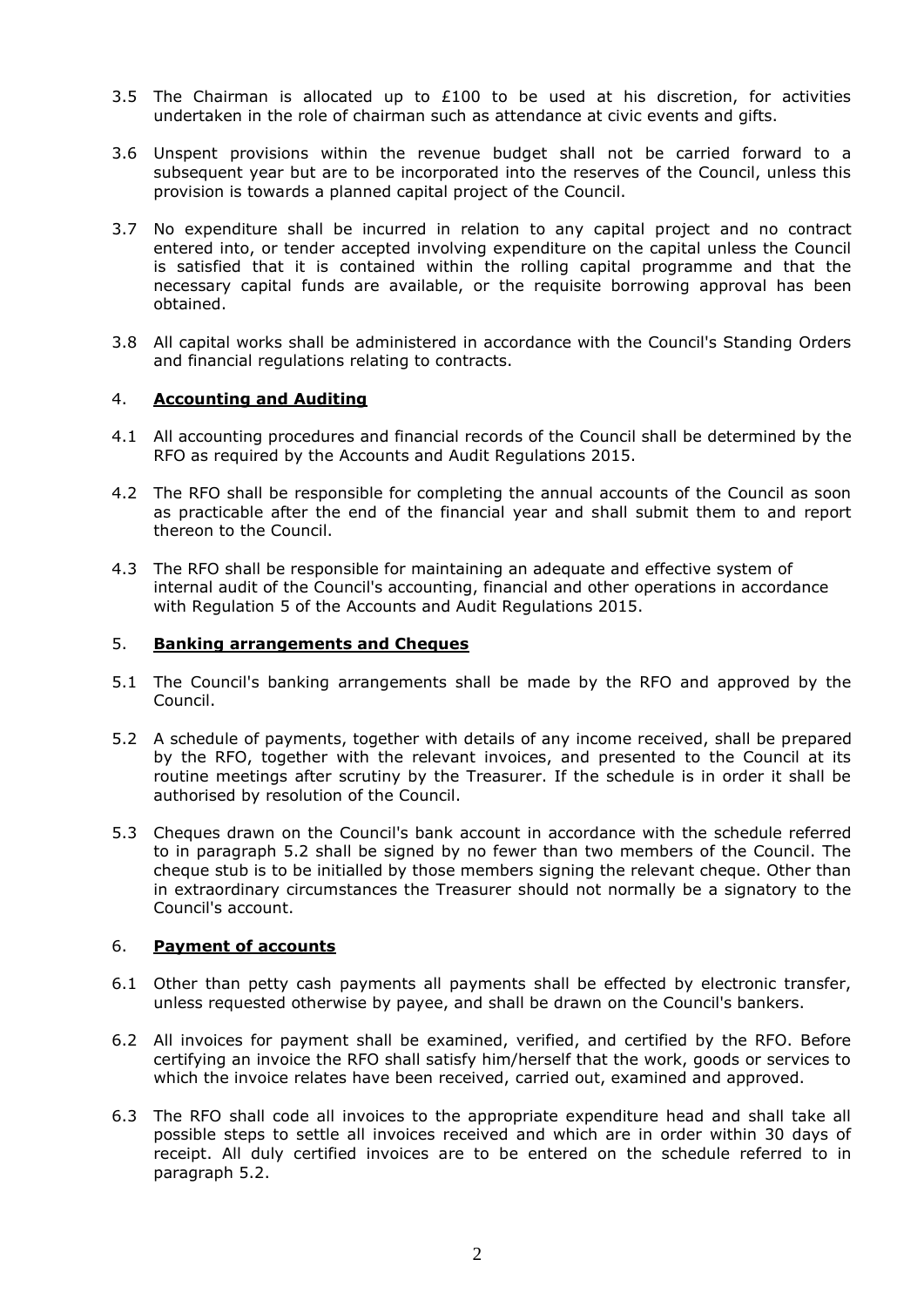- 6.4
- (a) The RFO shall maintain a petty cash float to the limit of £80 (Eighty pounds) for the purpose of defraying day-to-day operating expenses. Vouchers for payments made from petty cash shall be kept to substantiate the payments.
- (b) Monies or income received is not to be credited to the petty cash float but must be separately banked as provided for elsewhere in these regulations.
- (c) Payments from the main account to maintain the petty cash float shall be shown separately on the schedule of payments presented to the Council.

# 7. **Payment of salaries and wages**

7.1 The payment of all salaries shall be made by the RFO in accordance with the pay roll records. The RFO is to ensure that the necessary deductions of PAYE, National Insurance and Pension Contributions are made before payments are made to the individual.

# 8. **Loans and Investments**

- 8.1 The Council shall approve the making or taking up of any loan or investment before such loan or investment is entered into. Loans and investments are to be negotiated in the name of the Council and shall be for the set period of time in accordance with Council policy. Changes to the conditions of any loans or investments shall be reported to the Council at the earliest opportunity and no later than the following meeting of the Council.
- 8.2 All investments of money under the control of the Council shall be in the name of the Council. All borrowings shall be effected in the name of the Council.
- 8.3 All investment certificates and other documents relating thereto shall be retained in the custody of the Council.

# 9. **Income**

- 9.1 The collection of all sums due to the Council shall be the responsibility of and under the supervision of the RFO.
- 9.2 Particulars of all charges to be made for work done, services rendered or goods supplied shall be notified to the RFO and the RFO shall be ultimately responsible for the collection of all accounts due to the Council.
- 9.3 The RFO shall bring to the attention of the Council any bad or outstanding debts.
- 9.4 A reference to the related debt, or otherwise, indicating the origin of each cheque shall be entered on the counterfoil of the bank paying-in slip.
- 9.5 Personal cheques shall not be cashed out of money held on behalf of the Council.

## 10. **Orders for work, goods and services**

10.1 Procedures for orders for works, goods and services are laid down in Council Standing Orders.

## 11 **Contracts**

11.1 Procedures for the placing of contracts are laid down in Council Standing Orders.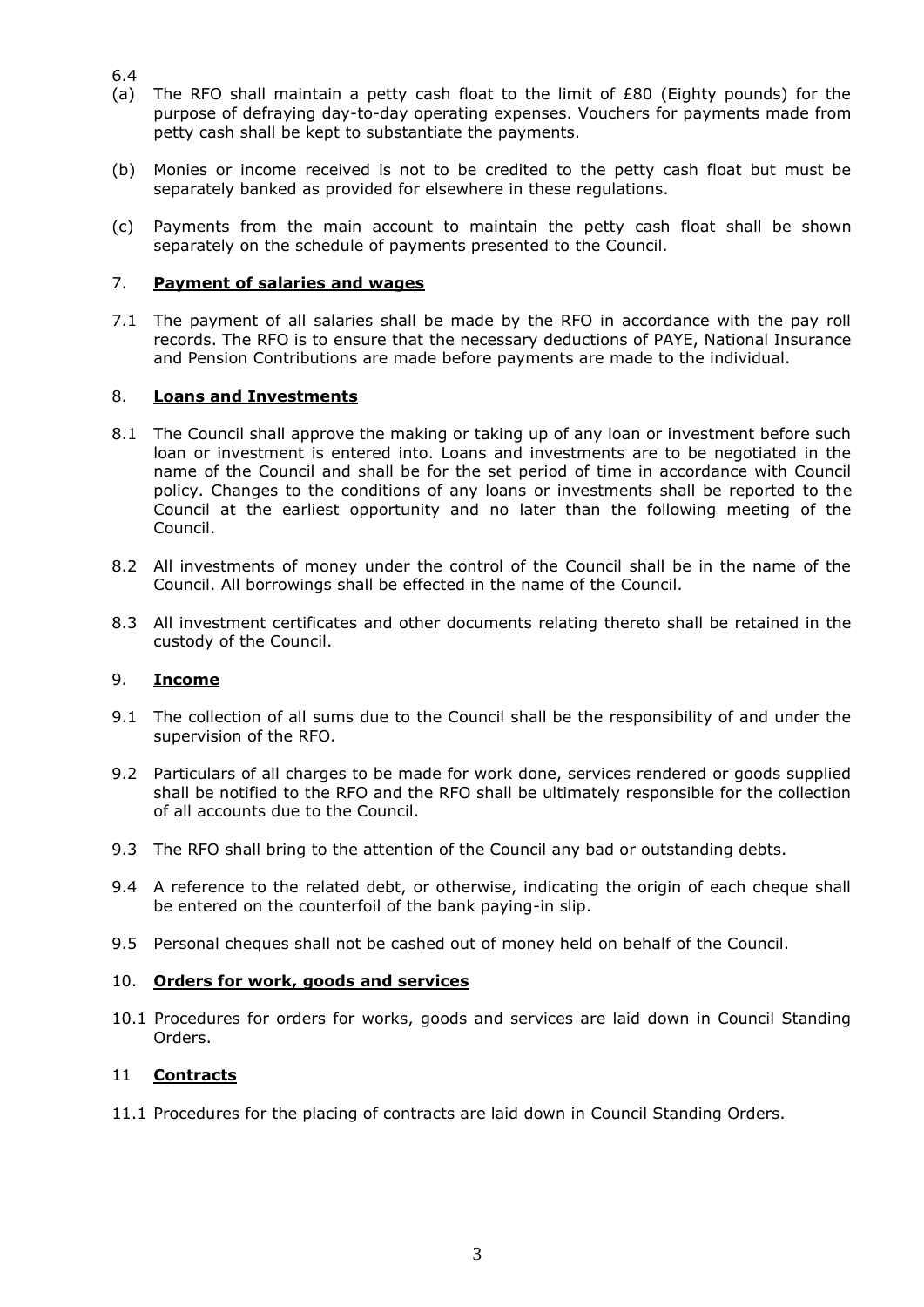#### 12. **Stores and goods**

- 12.1 Delivery notes should be obtained in respect of all goods received and goods must have been checked as regard quality and correctness at the time delivery is made.
- 12.2 Stocks shall generally be maintained at the minimum levels consistent with economy of ordering and the working requirements. The RFO shall be responsible for an annual check of all stock and stores.

## 13. **Properties and estates**

- 13.1 The RFO shall make appropriate arrangements for the custody of all title deeds of properties owned by the Council. The RFO is to ensure a record is maintained of all properties owned by the Council, recording the location, extent, plan, reference, purchase details, nature of interest, tenancies granted, rents payable and purpose for which held in accordance with the regulations.
- 13.2 No property shall be sold, leased, or otherwise disposed of without the authority of the Council.

## 14. **Insurance**

- 14.1 The RFO shall effect all insurance and negotiate all claims on the Council's Insurers.
- 14.2 The RFO shall give notice to the Council of all new risks, properties, or items that require to be insured and of any alterations affecting existing insurance at the meeting following such occurrence.
- 14.3 The RFO shall keep a record of all insurance effected by the Council and the property and risks covered thereby and shall undertake an annual review of all such insurance policies.
- 14.4 The RFO shall be notified of any loss, liability, or damage, or of any event likely to lead to a claim against the Council.
- 14.5 The Clerk and all other appropriate employees of the Council shall be included in a suitable fidelity guarantee insurance.

#### 15. **Responsibilities and duties**

15.1 The responsibilities of the RFO and the Treasurer are at separate appendices to these Regulations.

| Chairman | Treasurer |
|----------|-----------|

................................. ................................. ................................. Clerk & RFO

Adopted by the Council: January, 2020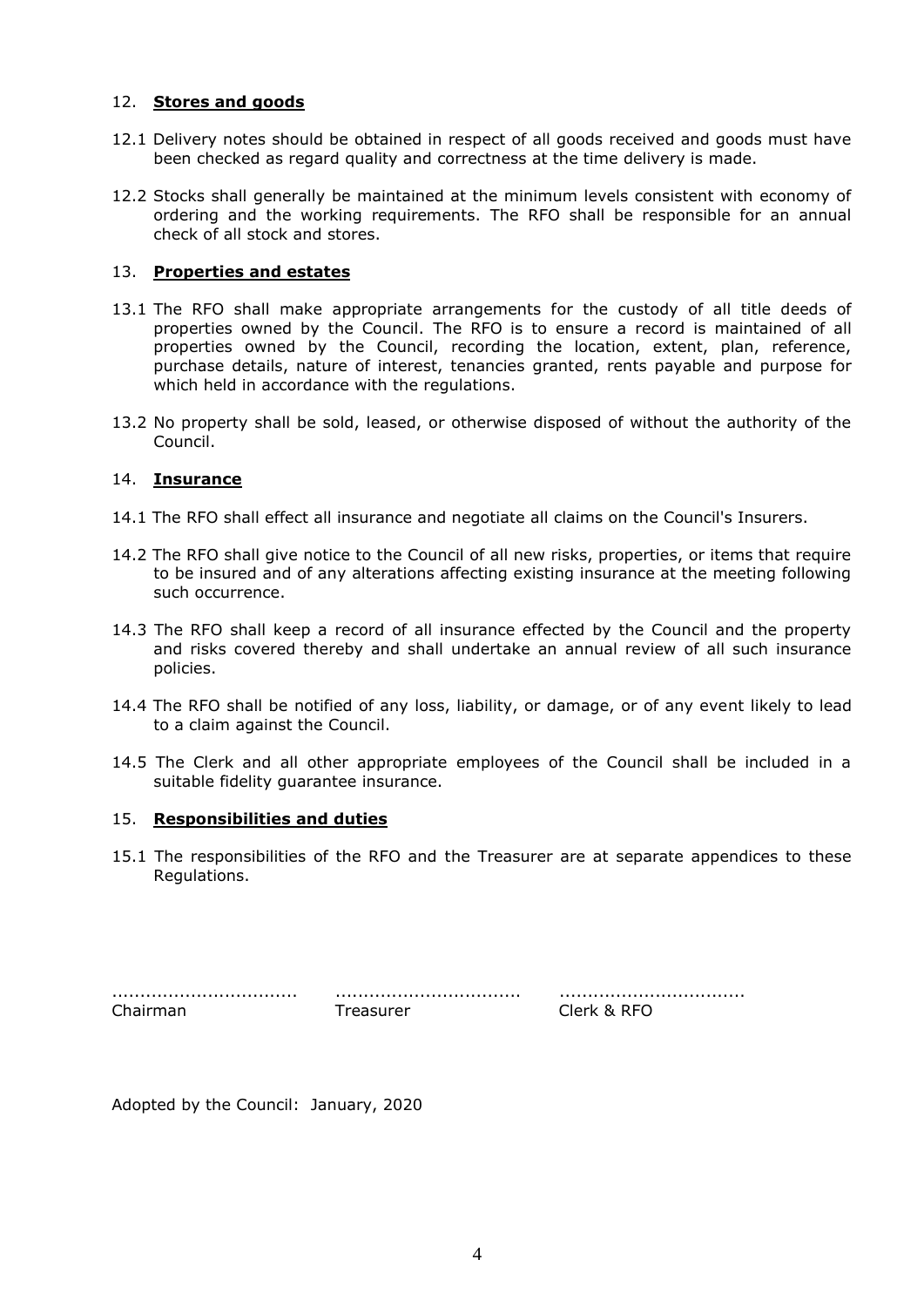# **The Responsible Financial Officer**

The Clerk of the Council is appointed as the Council's Responsible Financial Officer (RFO) in accordance with section 151 of the Local Government Act 1972 with specific responsibility for undertaking the following duties:

- 1. To prepare periodic financial reports for the Council. These reports should cover the preparation of the Council's budget, budget monitoring, fund balances, receipts to date, payroll summary, payment of accounts, periodic internal auditing, and other relevant current matters.
- 2. To submit the precept to the district council and supply any break down that may be required.
- 3. To maintain the account of the Council on a regular basis ensuring entries are made as transactions occur and to bank all moneys received without undue delay.
- 4. To ensure that money due to the Council is billed and collected promptly.
- 5. To manage cashflow and control investments and bank transfers.
- 6. To control payments by cheque.
- 7. To take responsibility for the submission of the VAT returns on a quarterly basis and deal with any inspection of the account by HM Customs and Excise.
- 8. To prepare and balance the end-of-year accounts in accordance with the Accounts and Audit Regulations 2015, and report thereon to the Council.
- 9. To produce accounts and reports for external audit in accordance with the Accounts and Audit Regulations 2015.
- 10. To arrange for the internal audit of the Council's account in accordance with Regulation 5 of the Accounts and Audit Regulations 2015.
- 11. To monitor compliance with the Council's financial regulations and to ensure that the correct financial systems are observed. The purpose of such financial regulation is to set out the arrangements for governing the conduct of the financial transactions of the council and to insure compliance with the accounting requirements of the Accounts and Audit Regulations 2015.
- 12. To manage the insurance risk and to process any claim as may be necessary. To report annually to the Council on the insurance risks covered.
- 13. To maintain the Council's register of property and assets.